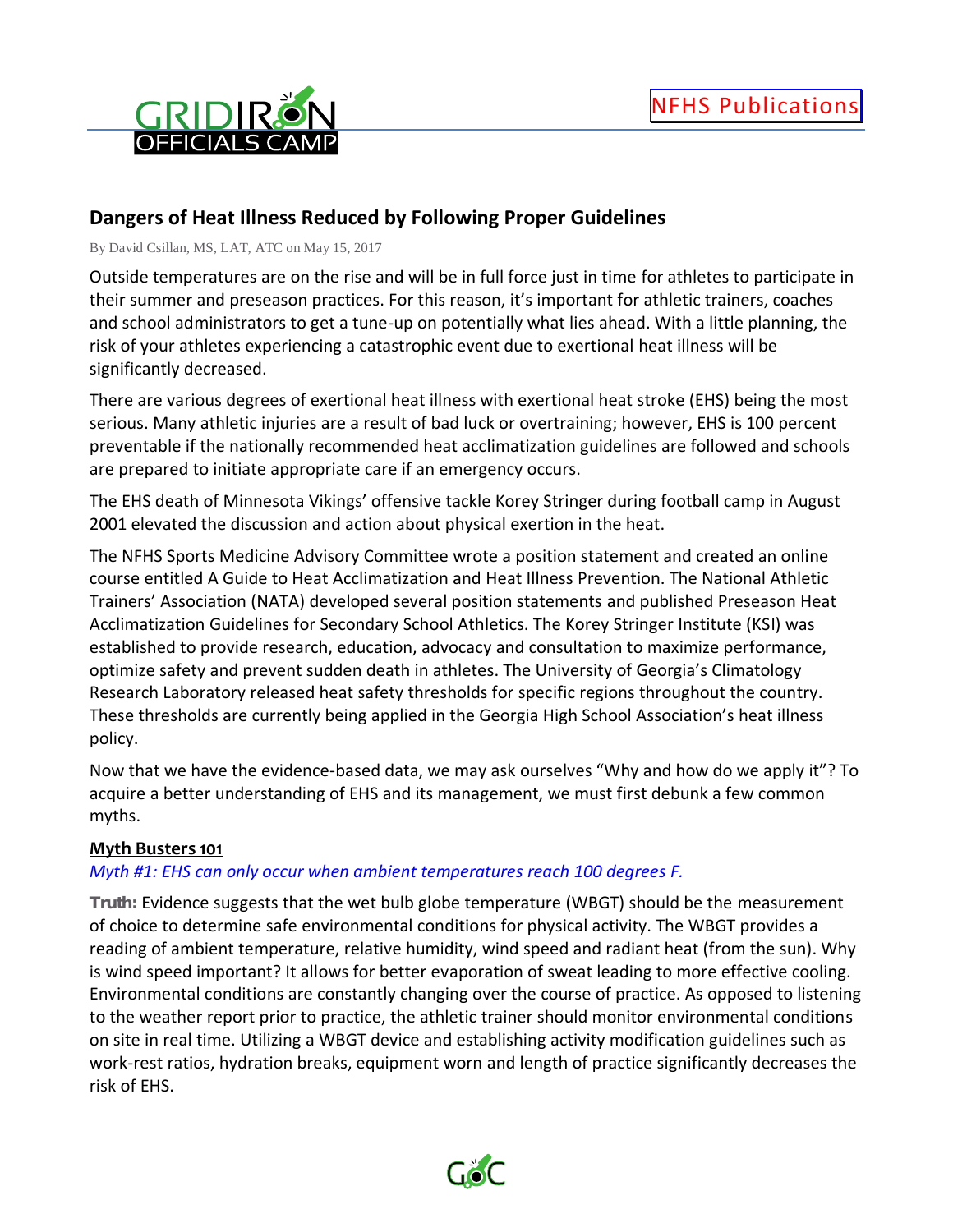Many coaches still refer to their area's heat index when determining how practices will be conducted. Heat index refers to the ambient temperature and relative humidity measured in the shade and was originally used to determine if outdoor conditions were safe for the young and elderly. Since athletes are exercising in the direct sun, heat index readings are deemed inappropriate.

Although dangerous conditions most commonly occur during the hot summer months, EHS can happen at any time and in the absence of high environmental temperatures. EHS is not a 100 degrees' issue. Geographical location plays an important role.

Athletes residing in the Northeast part of the country are accustomed to cooler temperatures compared to those in the Southeast or Midwest. As a result, participating in an environment of 85 degrees with high humidity for those living in the Northeast presents equal risk of EHS to those living in the Southeast and Midwest participating in temperatures reaching 100 degrees with high humidity. It is also important to understand that direct sun is not the sole contributor of heat deaths. Exercise intensity and environmental conditions are the primary factors associated with EHS.

### *Myth #2: An athlete must be severely dehydrated for EHS to occur.*

*Truth:* While dehydration may predispose an athlete to, or exacerbate, EHS, dehydration does not always have to be present for EHS to occur. EHS can result in as little as 20 minutes after the beginning of exercise before severe fluid loss is prominent. The days of over-hydrating are gone as we've found this may put the athlete at risk for hyponatremia – another potentially catastrophic event.

During activity, athletes should be instructed to allow thirst to be their guide. Athletes should weigh themselves prior to, and immediately after, every practice. The weight should be recorded on a chart and strictly monitored by the athletic trainer or coach. A weight loss of two percent or more for any athlete should be made up prior to that athlete participating in the next practice. Otherwise, the athlete will be competing at a deficit and increasing their risk.

## *Myth #3: An athlete stops sweating during EHS.*

*Truth:* We've been taught that heat stroke yields hot, dry skin on the victim. However, since EHS occurs during intense exercise in the heat, the athlete is almost always profusely sweating upon collapse. This is perhaps the most widely misunderstood sign of EHS and may lead to mistreatment and death. It's important to review the current literature published by the NFHS, NATA and KSI to be updated on EHS signs, symptoms and management.

### *Houston, We Have a Problem*

If EHS is suspected, it's advised for the athletic trainer or coach to: remove the athlete's equipment and excess clothing, contact EMS, determine vital signs and initiate rapid cooling by immersing the athlete chest high in a tub of cold (39 – 59 degrees F) water. Core body temperature may elevate as high as 106 degrees F so it's important to lower that as fast as possible. The typical rate of cooling in an immersion tub is about ONE degree F every three minutes. On the average, it may take 15 minutes to cool the body five degrees. If an athlete is not cooled prior to transportation, the risk of developing complications or losing the athlete to EHS increases. Even though the EMS vehicle may be air conditioned, it's not enough to lower the athlete's core temperature during transport.